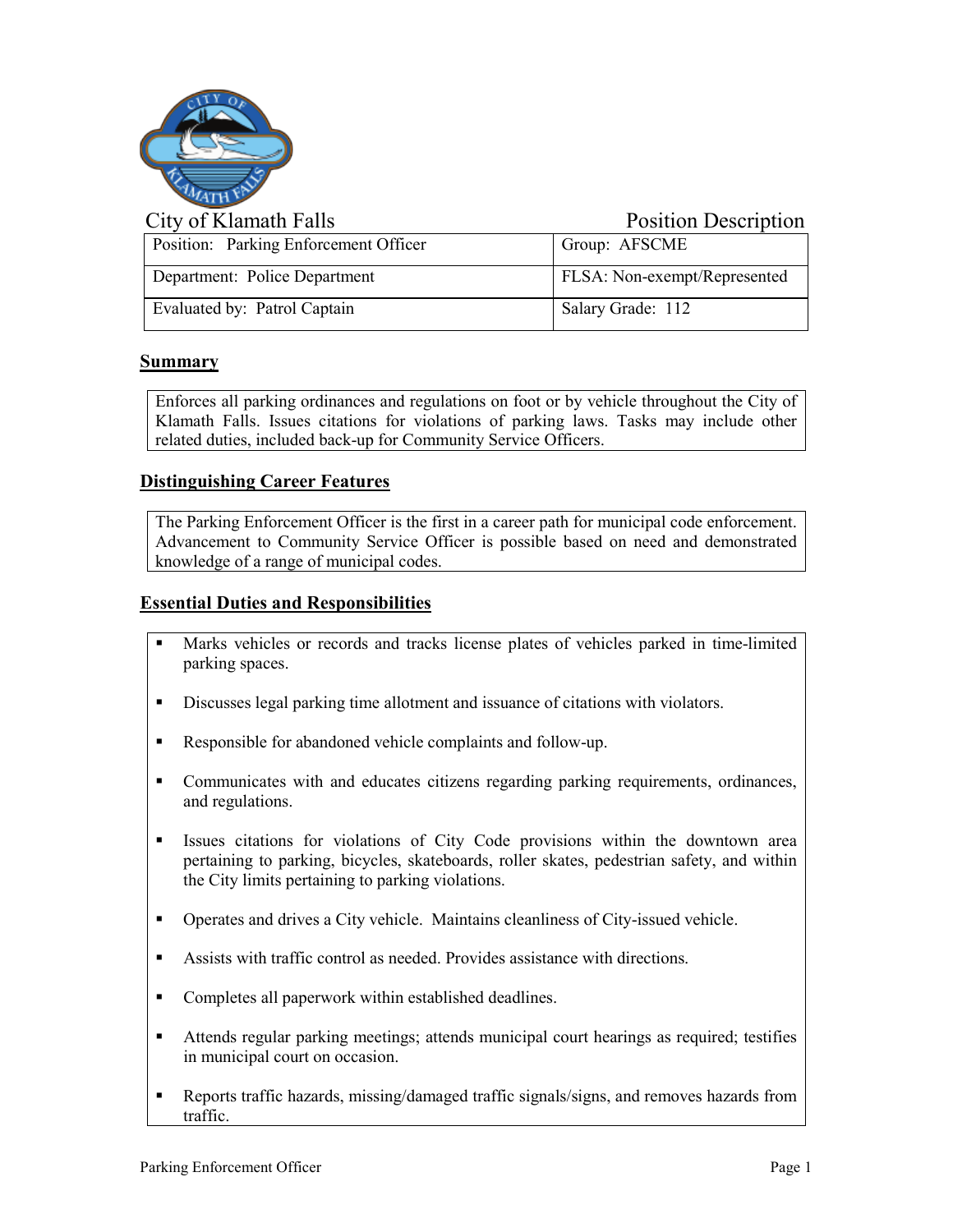- Responds to dispatched calls, Police Records Division, Development Services Division, or Municipal Court to resolve complaints and answer questions regarding parking enforcement and court dates.
- Occasionally provides public presentations to community groups regarding parking enforcement practices and parking regulations.
- Conforms with safety rules and performs work in a safe manner.
- Adheres to all City and Department policies.
- Delivers excellent customer service to diverse audiences.
- **Maintains effective working relationships.**
- Arrives to work, meetings, and other work-related functions on time and maintains regular job attendance.
- **Boots vehicles for non-payment of parking citations.** Arranges for towing of vehicles due to hazards, court orders, and other authorized circumstances defined by statute and City Code.

# **Qualifications**

#### **Knowledge and Skills**

The position requires a basic knowledge of codes, regulations, and laws governing vehicle parking. Requires basic knowledge of the process for serving parking citations. Requires sufficient knowledge of, and skill in, English grammar and composition to prepare routine documentation of work activity. Requires knowledge of and skill at using personal computers to access common office software. Requires sufficient human relations skill to communicate common information, use patience when dealing with difficult customers, and to maintain harmony in a work setting.

#### **Abilities**

Requires the ability to carry out the essential functions of the position. Requires the ability to learn, interpret and apply processes, codes, regulations, and laws governing vehicle parking. Requires the ability to operate a personal computer and peripheral office equipment. Requires the ability to perform routine maintenance of parking meters. Requires the ability to resolve customer service problems in a positive manner. Requires the ability to organize and prioritize work assignments to optimize service level. Requires the ability to work as contributing member of a team, work productively and cooperatively with other teams and external customers, and convey a positive image of the City.

#### **Physical Abilities**

Requires the ability to function indoors in an office environment and outdoors engaged in work of primarily a moderately active nature. Requires ambulatory ability to stand and walk for sustained periods of time in extreme weather conditions. Requires auditory ability to carry on ordinary and telephonic conversation. Requires near visual acuity to read detailed road maps, other printed material, computer screens, and observe traffic and physical layouts. Requires manual and finger dexterity to write and to operate microcomputers and other office equipment.